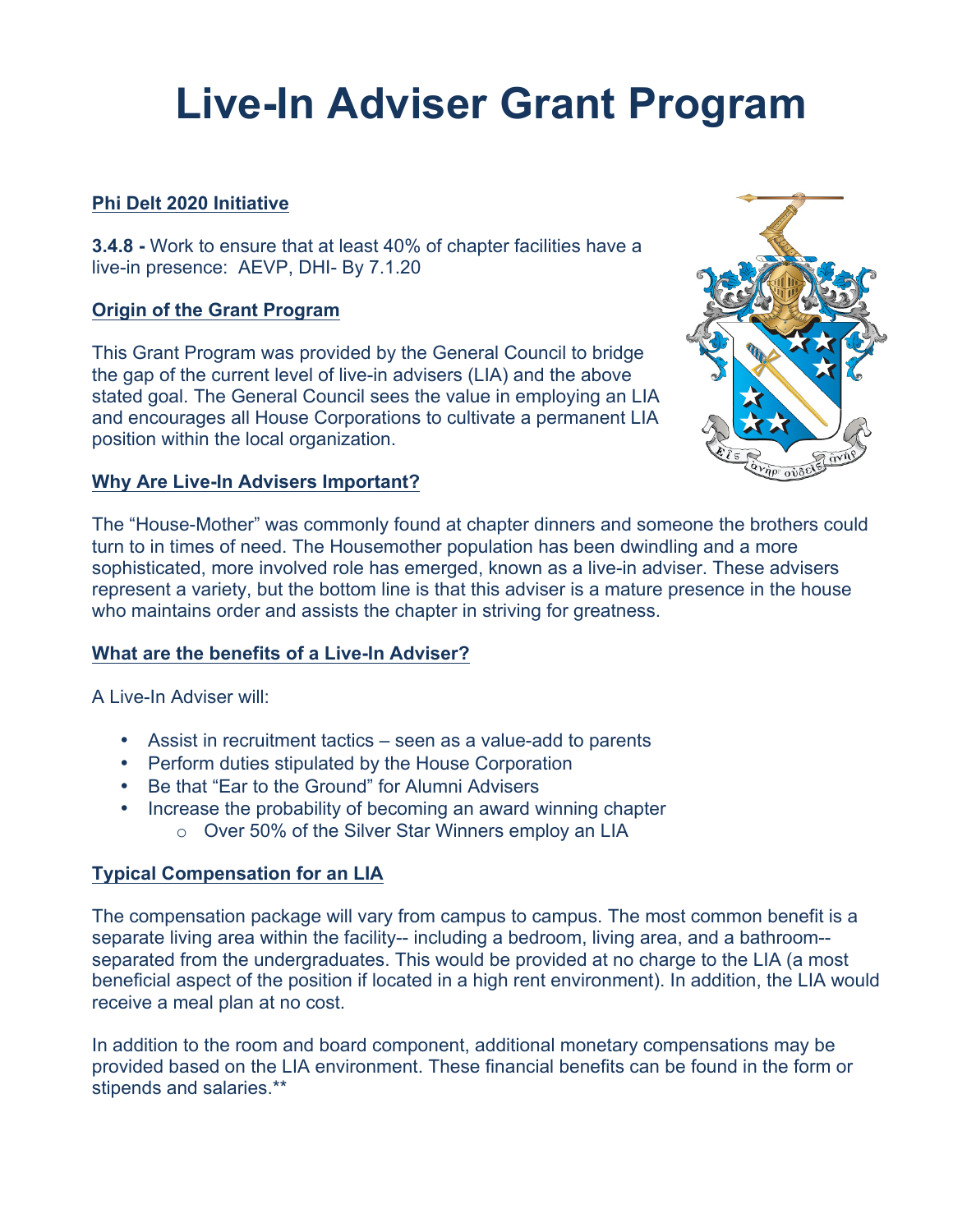#### **Department of Labor – Overtime Qualification**

The graphics to the right show salary thresholds for those employees who are paid via a set salary. Currently, any time over 40 hours would not result in additional pay if their salary is over \$23,660.

The **proposed** change raises that threshold to \$50,440, meaning that any employee with a salary under \$50,440 and works over 40 hours will be entitled to overtime pay (1.5 x regular rate of pay).

You may wonder if because the LIA lives at the house, "is the LIA always is

"on-duty?" To navigate this proposed change, follow these guidelines:

- Very specific job description and required duties
	- $\circ$  A stated hour-per-week expectation, for example, "20 work hours/week is expected"
- Because this calculated on a weekly basis, hours under 40 can not be carried over to the next week
- Leave an adequate buffer under 40 hours for unexpected duties and emergences

*\*\*Compliance with the overtime regulations is required to receive any grant\*\**

#### **Time Article – "3 Ways to Fix Fraternities"**

In March 2015 there was a whirlwind of negative press revolving around Fraternities. In an article published by *Time* reveals three concepts to fit the modern day Fraternity. The first is to remove the alcohol, which Phi Delta Theta has successfully accomplished. The second was to employ a Live-In Adviser. To read the whole article click here.

#### **The Value of a Live-in Adviser** *– By Chris Johnston '83 - CAB Chair Indiana Zeta (DePauw)*

I firmly believe that 'frats' are dying – but 'fraternities' have a great future.

As an active, experienced Greek life volunteer, I am often engaged in the question of what makes one group a 'frat' and others 'fraternities' – that is – how do some men's Greek chapters thrive while others find themselves in eternal probation damnation.

To me, the one constant in chapter health (especially when a house is involved) is adult supervision.

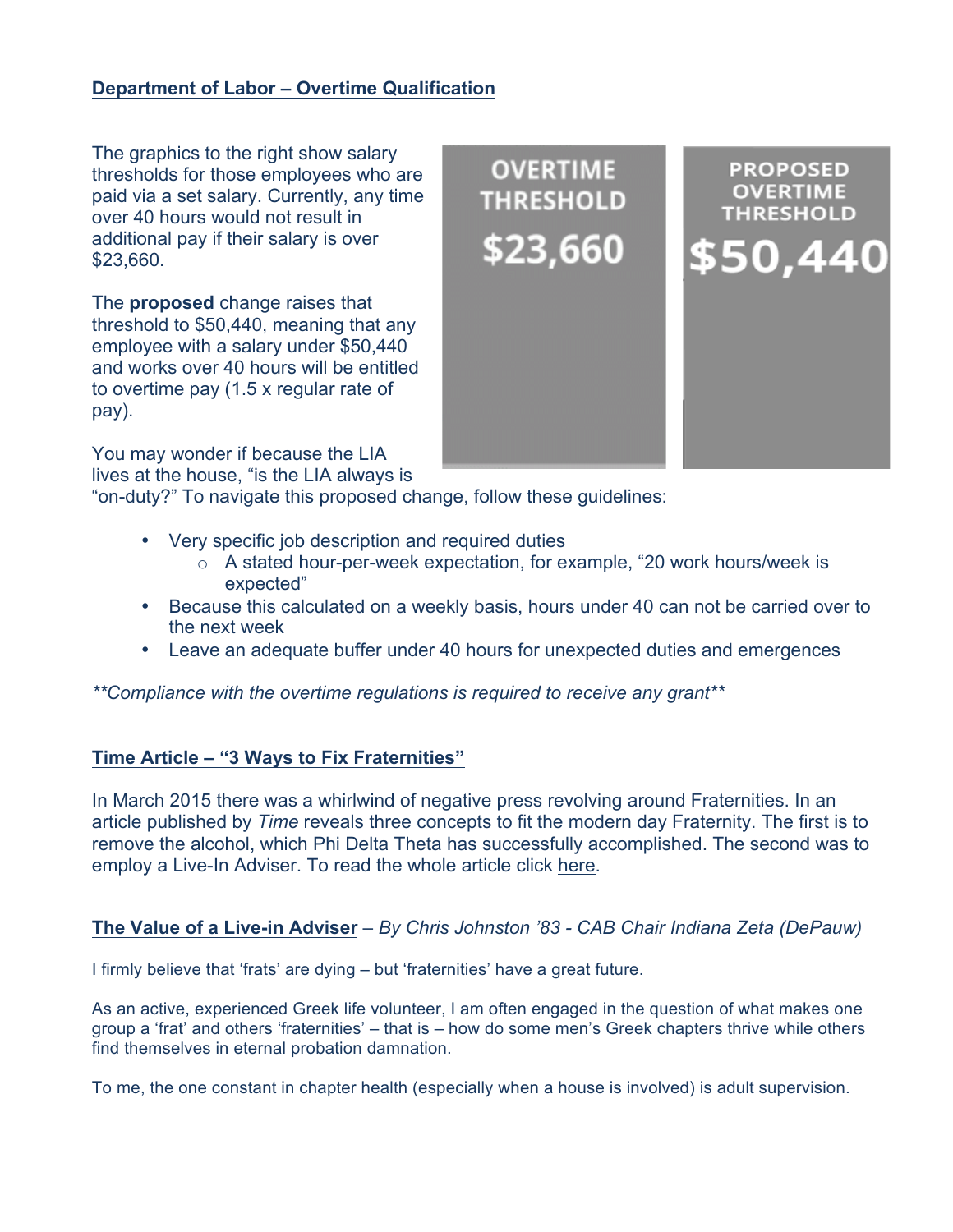Engaged House Corporation Trustees and boots-on-the-ground Advisers make up the biggest part of that. If your chapter's volunteers can't be there at least a few times per week to get 'real' glimpse of how young men live, you can quickly lose touch.

But because of time and proximity, many of these adult volunteers have a difficult time being on campus and in the houses. In my day (the best phrase to watch eyes glaze over) my chapter had a traditional housemother model. She had a suite and managed meal planning for our kitchen staff and worked with vendors.

We lost that more than a decade ago but have since dealt her responsibilities out among staff, vendors and alumni. As one of



**DePauw's Phi Delta Theta Chapter House** 

those front line volunteers, I wanted relief from some of my frustrating house-centric duties to spend more precious time on advising and long term planning. I'm also well aware that the undergraduates are now younger than my own children – so perhaps my millennial communication skills had limits.

That's where the live-in adviser comes in. For 5 years, Indiana Zeta at DePauw (1868) has employed a 'house dad'. In each of those years, we've used an assistant coach (basketball). Our current 'dad,' Marcus, is a 6' 7" unpaid graduate assistant in our DIII program. Indiana Zeta membership (106 men) is comprised of more than 50% varsity athletes among 7 sports, so having a 'coach' in our midst is quite natural.

Marcus is not Greek, and our last 'dad' wasn't either. In our first year, we were fortunate enough to have a Phi from another chapter; in fact, a DePauw Phi graduate student is doing the same in another chapter on another campus today. We've found affiliation makes little difference.

Our live-in adviser has some formal job duties – and some informal ones. Formally, he does daily inspections of the entire house looking for 'hot spots' like leaky faucets, unacceptable trash piles, malfunctioning fire exit or other lights. Informally he is around as a sounding board counselor for the men. Your job description would likely be tailored to your house, campus and staff equation.

From his perspective, he is provided room and board (we serve three meals per day) and a small stipend. In addition, he is encouraged to practice 'coach-speak' on our officers and members. As I have developed good relationships with most of our varsity head coaches and Athletic Director, they too encourage him to take advantage of these opportunities. In fact, this 'grad assistant coach' model is specifically used in their recruiting process as NCAA limits on paid staff necessitates such a financial arrangement.

I'd encourage all House Corporations to seek out ADs, coaches, Deans and even some university related employers to find live-in adviser candidates. Continued success and please feel free to contact me for further discussions or information.

--------------------------------------------------------------------------------------------------------------------------------------------



*Chris "CJ" Johnston is a 1983 Indiana Zeta (DePauw) alumnus. IN Z is a Gold Star and GHQ Trophy chapter and is DePauw's only Chapter of Excellence. Chapter grades are above the alluniversity, all-men's and all fraternity average. The local House Corporation has invested over \$1.3 million dollars into the facility and has plans for an additional \$600,000 in improvements and scholarships leading up to their sesquicentennial in 2018. His chapter house was named "Facility of the Year" in 2015 by Phi Delta Theta. He may be reached at CL.JOHNSTON@yahoo.com*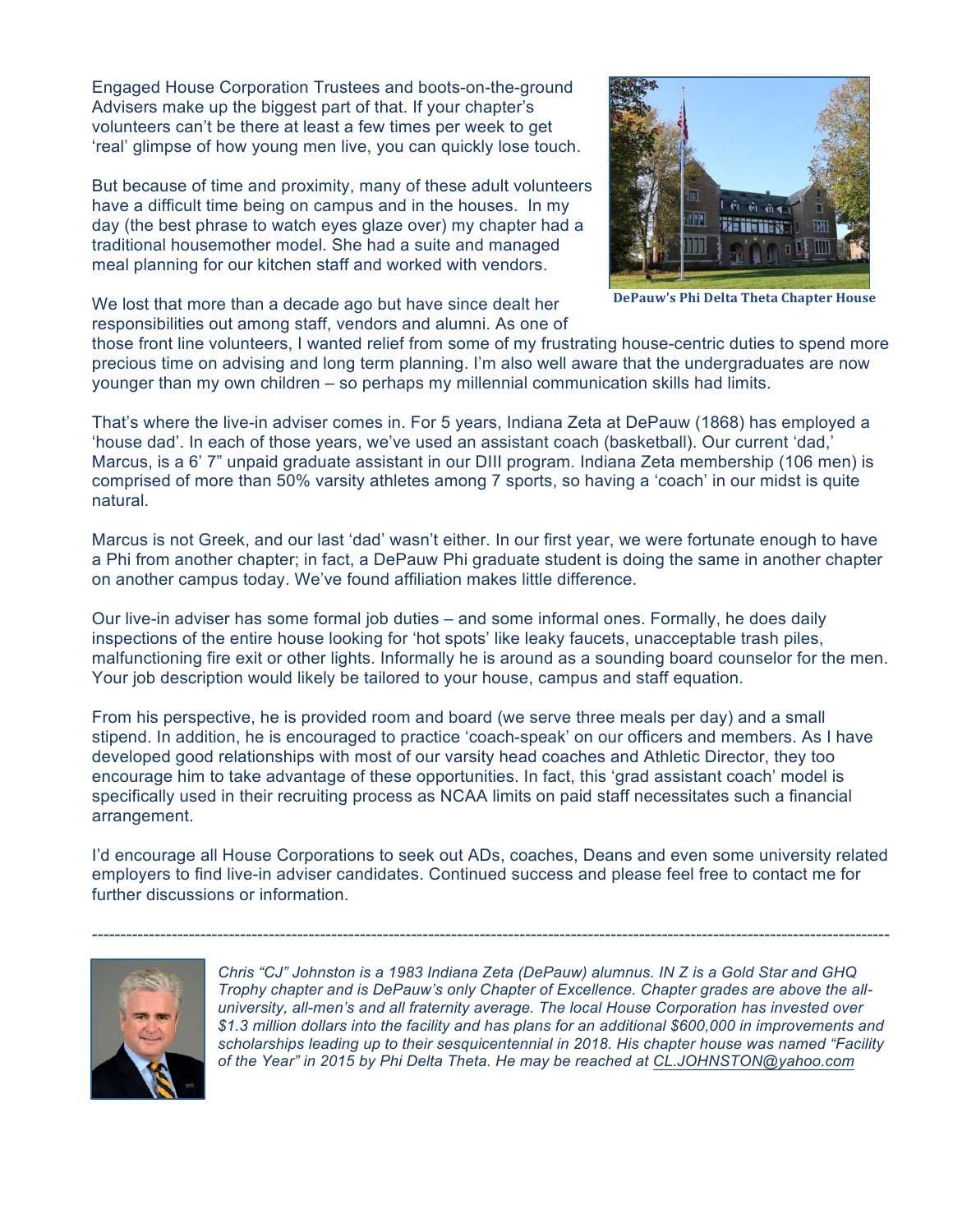# **Testimonials**



"Two years ago our House Corporation made the LIA job a paid position, and the results have been dramatic. Instead of holding an outside job to generate income, the monthly stipend allows the LIA to spend far more time focusing on the chapter house. Move in and move out periods are much more organized, rental agreements are signed on schedule, and the House Corporation hears about maintenance needs and compliance efforts in a very timely manner. The value received from a more focused LIA makes it an easy call to continue the stipends."

*Bruce Buetell – House Corporation President - CA Delta (USC)*



"The live-in adviser has had a profound impact on Texas Delta. In the three years the program has been implemented we have seen recruitment numbers rise by more than 25% each year, the average chapter GPA increase by .4, the chapter has applied and won awards from GHQ, and the amount of damages to the house have decreased significantly. By employing a live-in adviser, the CAB has the peace-of-mind knowing that the Undergraduates have the resources available to them 24 hours a day, and the we as chapter advisers have 'Boots on the Ground' liaison whom assists with the general mentoring of the undergraduates. It has been a win-win for both the chapter and CAB."

*Brandon Clark – CAB Member – TX Delta (SMU)*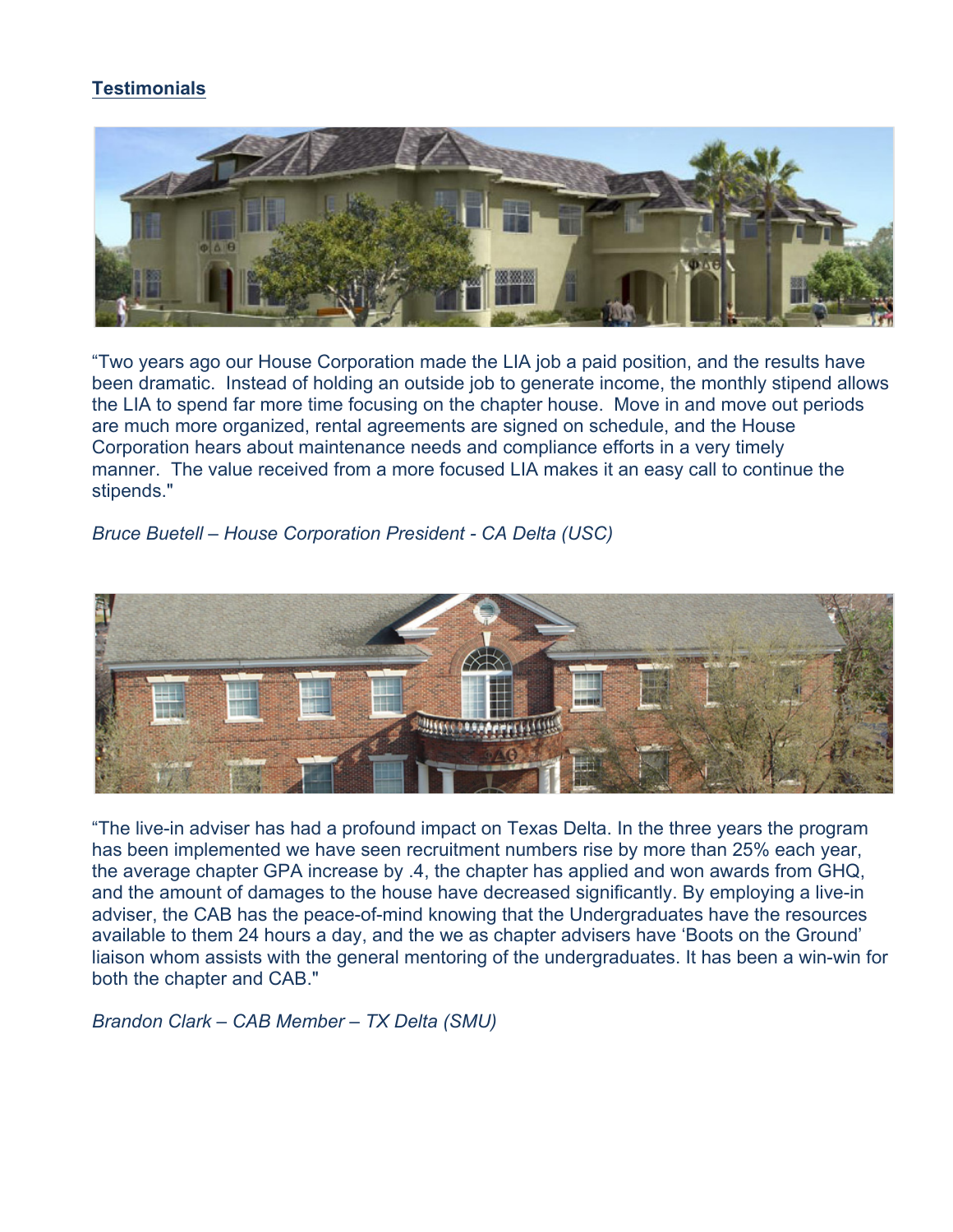#### **Grant Opportunities**

#### **Option A – Continued Support**

Option A is a demonstration of appreciation from General Headquarters to House Corporations that already employ a LIA. You have reaped the benefits of this position and we commend you on the foresight of continuing the critical element of fraternity housing.

Financial Grant Offering: Up to \$500 to underwrite your currently filled LIA position

Requirements:

- □ Grant Application
- $\Box$  Proof of current live-in adviser

#### **Option B – Newly Created**

Option B is available for those organizations that have the space to accommodate an LIA but might not have dollars allocated for the position. This grant is to be used to restore the presence of an LIA within your facility.

Financial Grant Offering: Up to \$2,500 to underwrite your new LIA position

#### **Requirements:**

- □ Grant Application
- □ Proof of new employment

#### **Option C – Construction**

Option C is available to those facilities that do not have suitable physical accommodations to employ an LIA. This grant can be utilized to underwrite construction costs of a remodel and/or renovation so that the facility has a designated LIA s. All submissions are reviewed and evaluated.

*NOTE: The organization may also apply for option B to employ an LIA for this newly created space.* 

Financial Grant Offering: These grants are capped at \$4,000 but all amount requests are considered.

#### **Requirements:**

- □ Grant Application
- □ Contractor's Scope of Work and Proposal
- □ Before and After Pictures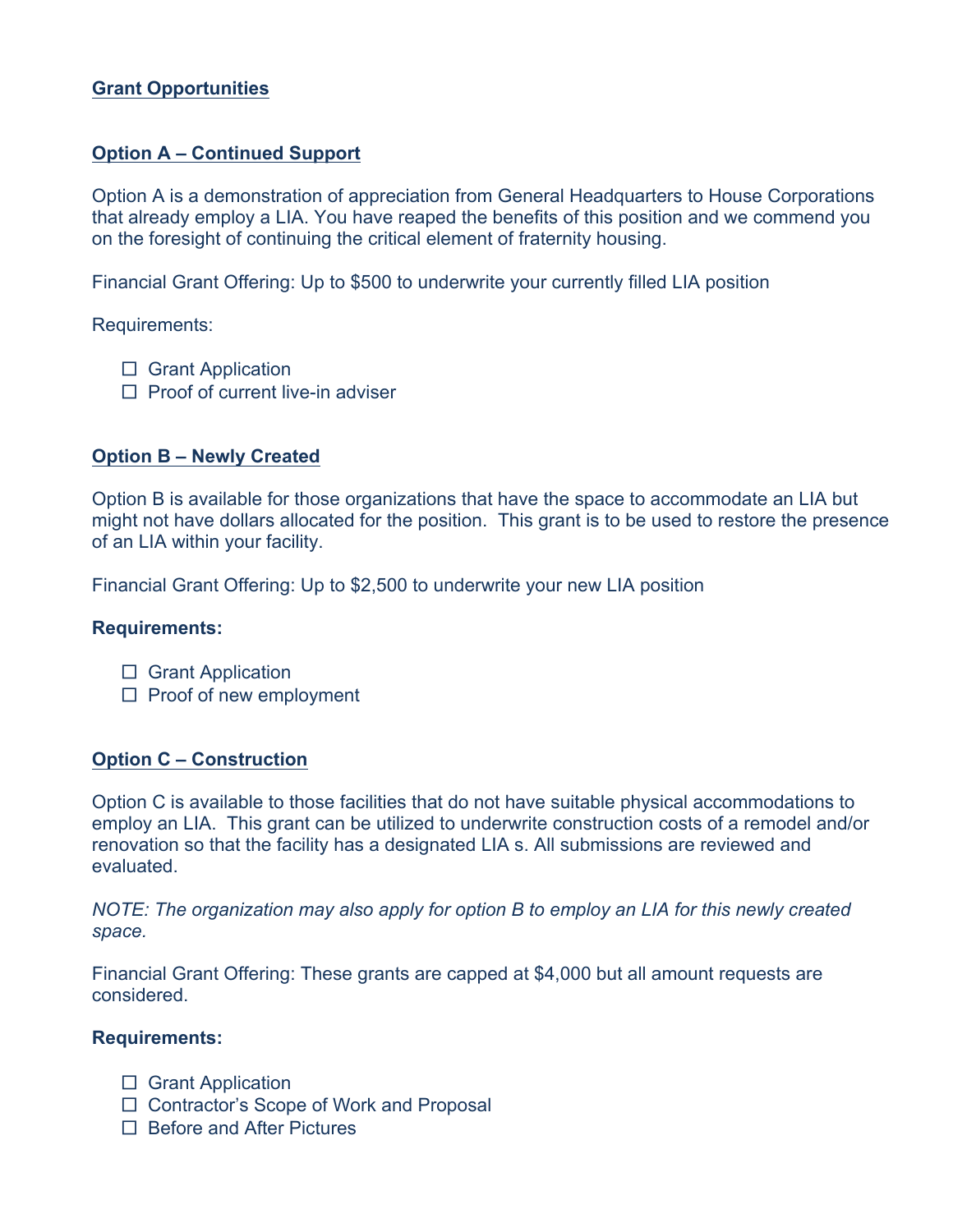# **Live-In Adviser Grant Application**

| Designated Point Person for Grant Communication ________________________________ |
|----------------------------------------------------------------------------------|
|                                                                                  |
|                                                                                  |
| <b>Grant Selection</b>                                                           |
| $\Box$ Option A – Continued Support (\$500 Max)                                  |
| $\Box$ Option B - Newly Created (\$2,500 Max)                                    |
| $\Box$ Option C – Construction (\$4,500 Max)                                     |
|                                                                                  |
| <b>Explanation for Grant Application</b>                                         |
| A brief explanation of how the LIA will be implemented.                          |
|                                                                                  |
|                                                                                  |
|                                                                                  |
|                                                                                  |
|                                                                                  |
|                                                                                  |
|                                                                                  |
|                                                                                  |